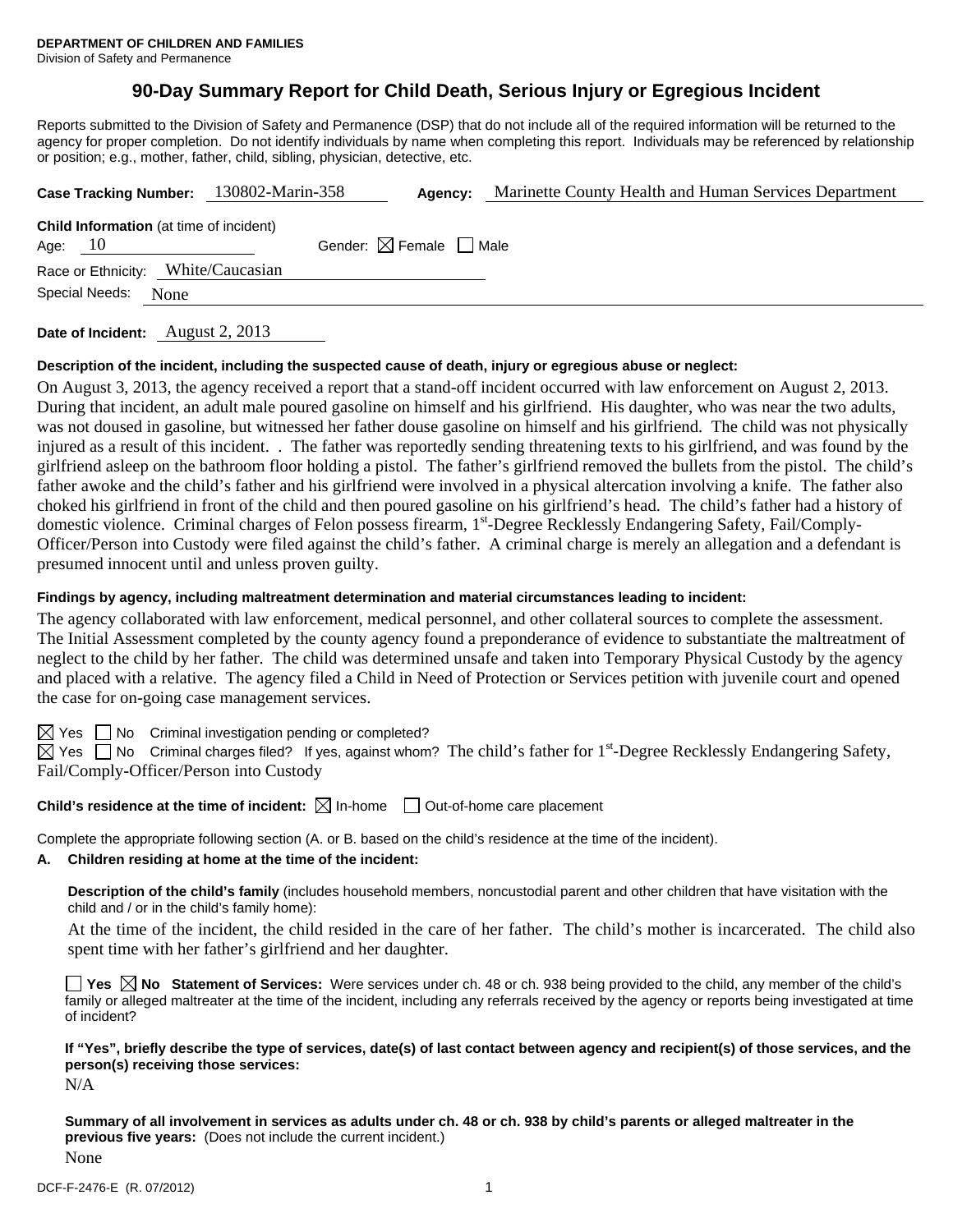**Summary of actions taken by the agency under ch. 48, including any investigation of a report or referrals to services involving the child, any member of the child's family living in this household and the child's parents and alleged maltreater.** (Does not include the current incident.)

(Note: Screened out reports listed in this section may include only the date of the report, screening decision, and if a referral to services occurred at Access. Reports that do not constitute a reasonable suspicion of maltreatment or a reason to believe that the child is threatened with harm are not required to be screened in for an initial assessment, and no further action is required by the agency.)

### On 3/2/2009, the agency screened-out a CPS report.

On 3/3/2009, the agency screened-out a CPS report.

On 8/24/2009, the agency screened-in and assessed allegations of physical abuse to the child by the father. The agency found insufficient evidence to substantiate the allegations of physical abuse.

#### **Summary of any investigation involving the child, any member of the child's family and alleged maltreater conducted under ch. 48 or ch. 938 and any services provided to the child and child's family since the date of the incident:**

The Initial Assessment completed by the county agency found a preponderance of evidence to substantiate the maltreatment of neglect to the child by her father. The child was determined unsafe and taken into Temporary Physical Custody by the agency and placed with a relative. The agency filed a Child in Need of Protection or Services petition with juvenile court and opened the case for on-going case management services.

#### **B. Children residing in out-of-home (OHC) placement at time of incident:**

#### **Description of the OHC placement and basis for decision to place child there:** N/A

### **Description of all other persons residing in the OHC placement home:** N/A

**Licensing history:** Including type of license, duration of license, summary of any violations by licensee or an employee of licensee that constitutes a substantial failure to protect and promote the welfare of the child. N/A

# **Summary of any actions taken by agency in response to the incident:** (Check all that apply.)

|             | Screening of Access report                           | Attempted or successful reunification             |
|-------------|------------------------------------------------------|---------------------------------------------------|
| XXXXXOX     | Protective plan implemented                          | Referral to services                              |
|             | Initial assessment conducted                         | <b>Transportation assistance</b>                  |
|             | Safety plan implemented                              | Collaboration with law enforcement                |
|             | Temporary physical custody of child                  | Collaboration with medical professionals          |
|             | Petitioned for court order / CHIPS (child in need of | Supervised visitation                             |
|             | protection or services)                              | Case remains open for services                    |
|             | Placement into foster home                           | Case closed by agency                             |
| $\boxtimes$ | <b>Placement with relatives</b>                      | Initiated efforts to address or enhance community |
|             | Ongoing Services case management                     | collaboration on CA/N cases                       |
|             |                                                      | Other (describe):                                 |
|             |                                                      |                                                   |

# **FOR DSP COMPLETION ONLY:**

# **Summary of policy or practice changes to address issues identified during the review of the incident:**

Under the Child Welfare Disclosure Act (Section 48.981(7)(cr), Stats.), the DSP completes a 90-day review of the agency's practice in each case reported under the Act. The DSP completed a review in case #130802DSP-Marin-358. The review found: the Child Protective Services (CPS) report dated 8/3/13 was accurately identified as a Present Danger situation but the screening decision by the agency did not occur until 8/5/13, which is not in compliance with Wisconsin statute and standards. The assignment of the Initial Assessment for the screened-in CPS Report did not occur until 8/6/13 but with the identification of Present Danger by Access the response time for the CPS should have been "Same-Day" in accordance with Wisconsin statute and standards. Face-to-Face contact with the child did not occur within required Wisconsin statutes and standards but the safety analysis completed by the agency was accurately assessed. However; no protective plan was implemented by the agency until 8/30/13, which is not in accordance with Wisconsin statute and standards. The child was taken into temporary physical custody on 8/30/13 and a home visit occurred on this date but the second home visit did not occur within the five working days as required by standards.

The county agency will need to revise and implement an assurance plan that focuses on the timeliness and quality of